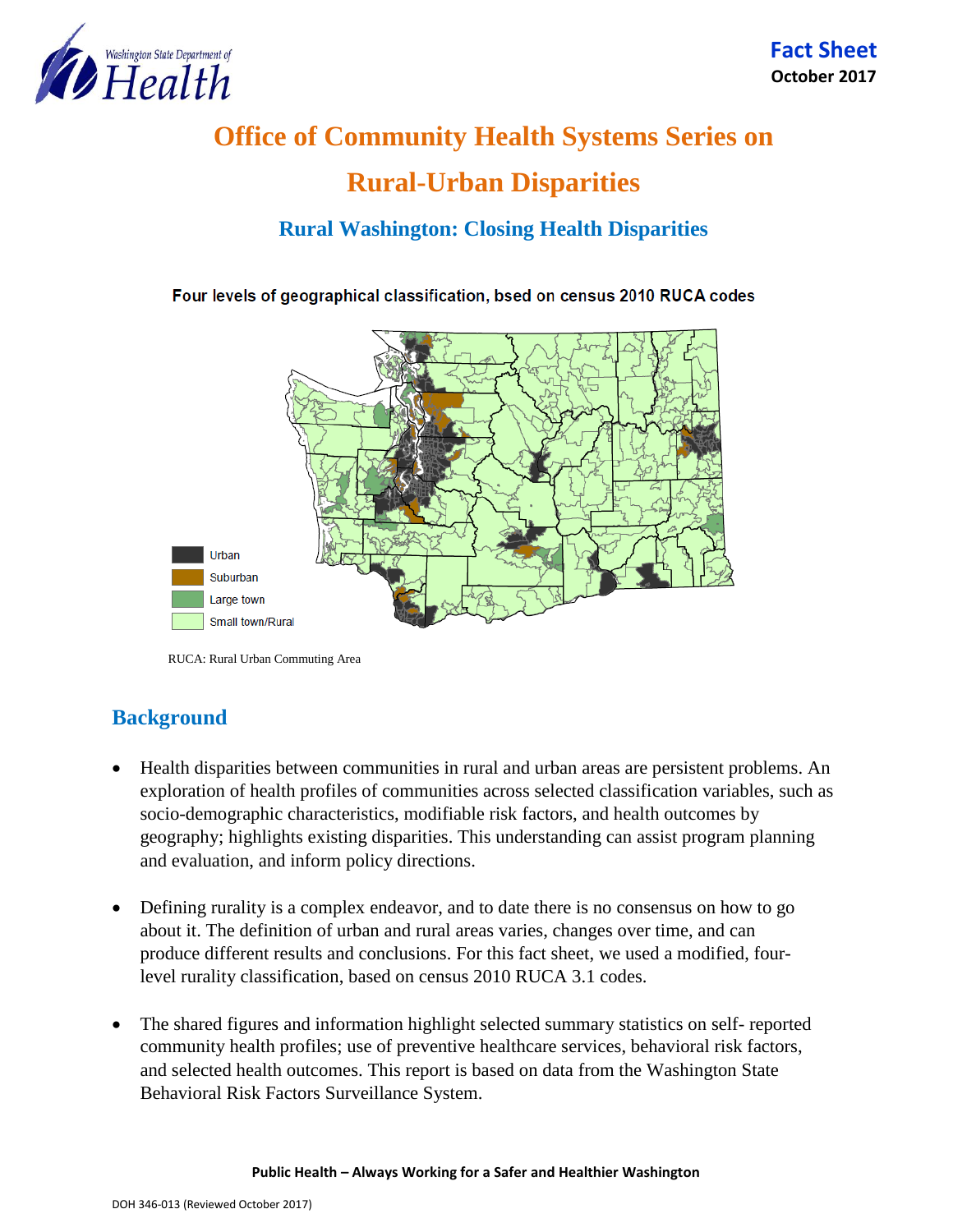

### **Findings**

 Overall, communities in rural areas are at a disadvantage on multiple health and healthrelated measures. Rural area residents face multiple barriers, such as degree of illness and lack of means of transportation. The burden is predominantly greater in large town and small town/rural areas (tables 1 and 2). The rates are also declining over the years, which may be a reflection of the positive effects of the Affordable Care Act.

| Table 1. Percentages of Selected Utilization Measures by Rurality:<br><b>Washington State, 2012-2015</b> |      |       |                  |                   |                         |  |  |  |
|----------------------------------------------------------------------------------------------------------|------|-------|------------------|-------------------|-------------------------|--|--|--|
| <b>Measures</b>                                                                                          | Year | Urban | Suburban         | Large Town        | <b>Small Town/Rural</b> |  |  |  |
| <b>Adults with unmet</b><br>medical needs due to<br>cost                                                 | 2012 | 16.0  | 16.7             | 12.3 <sup>‡</sup> | 16.9                    |  |  |  |
|                                                                                                          | 2013 | 15.4  | 14.3             | 21.0              | 17.9                    |  |  |  |
|                                                                                                          | 2014 | 11.8  | 8.5 <sup>‡</sup> | 13.1              | 16.5‡                   |  |  |  |
|                                                                                                          | 2015 | 11.0  | 12.9             | 11.8              | 12.3                    |  |  |  |
| <b>Adults who had annual</b><br>dental care visit                                                        | 2012 | 69.1  | 68.4             | 66.2              | 60.2 <sup>‡</sup>       |  |  |  |
|                                                                                                          | 2014 | 69.0  | 70.7             | 57.5 <sup>‡</sup> | 60.7‡                   |  |  |  |
|                                                                                                          | 2015 | 68.7  | 64.9             | 60.3‡             | 59.8‡                   |  |  |  |
| <b>Adults without</b><br>preventive screening<br>for breast cancer                                       | 2012 | 22.0  | 23.8             | 29.1              | 28.5‡                   |  |  |  |
|                                                                                                          | 2013 | 22.8  | 17.5             | 29.4              | 31.7‡                   |  |  |  |
|                                                                                                          | 2014 | 20.1  | 22.3             | 24.1              | 28.3 <sup>‡</sup>       |  |  |  |
|                                                                                                          | 2015 | 20.3  | 24.6             | 18.9              | 30.1‡                   |  |  |  |
| <b>Adults without</b><br>preventive screening<br>for colon cancer                                        | 2012 | 31.2  | 32.0             | 34.6              | 39.8‡                   |  |  |  |
|                                                                                                          | 2013 | 30.9  | 31.9             | 37.0              | 36.5‡                   |  |  |  |
|                                                                                                          | 2014 | 29.4  | 26.3             | 26.2              | 37.9‡                   |  |  |  |
|                                                                                                          | 2015 | 28.6  | 28.3             | 31.8              | 37.4‡                   |  |  |  |

‡ *Statistically significant differences compared to urban at p<0.05 level*

- Measures where communities in rural areas on average have predominantly higher rates than the average for urban areas:
	- Adults with unmet medical needs due to cost.
	- Women who did not use screening services for breast cancer.
	- Adults who did not use screening services for colorectal cancer.
	- Adults who currently smoke.
	- Adults who are obese.
	- Adults who are told by a healthcare professional that they have diabetes.
	- Adults who are told by a healthcare professional that they have coronary heart disease.
	- Adults who are told by a healthcare professional that they have cancer.

#### **Public Health – Always Working for a Safer and Healthier Washington**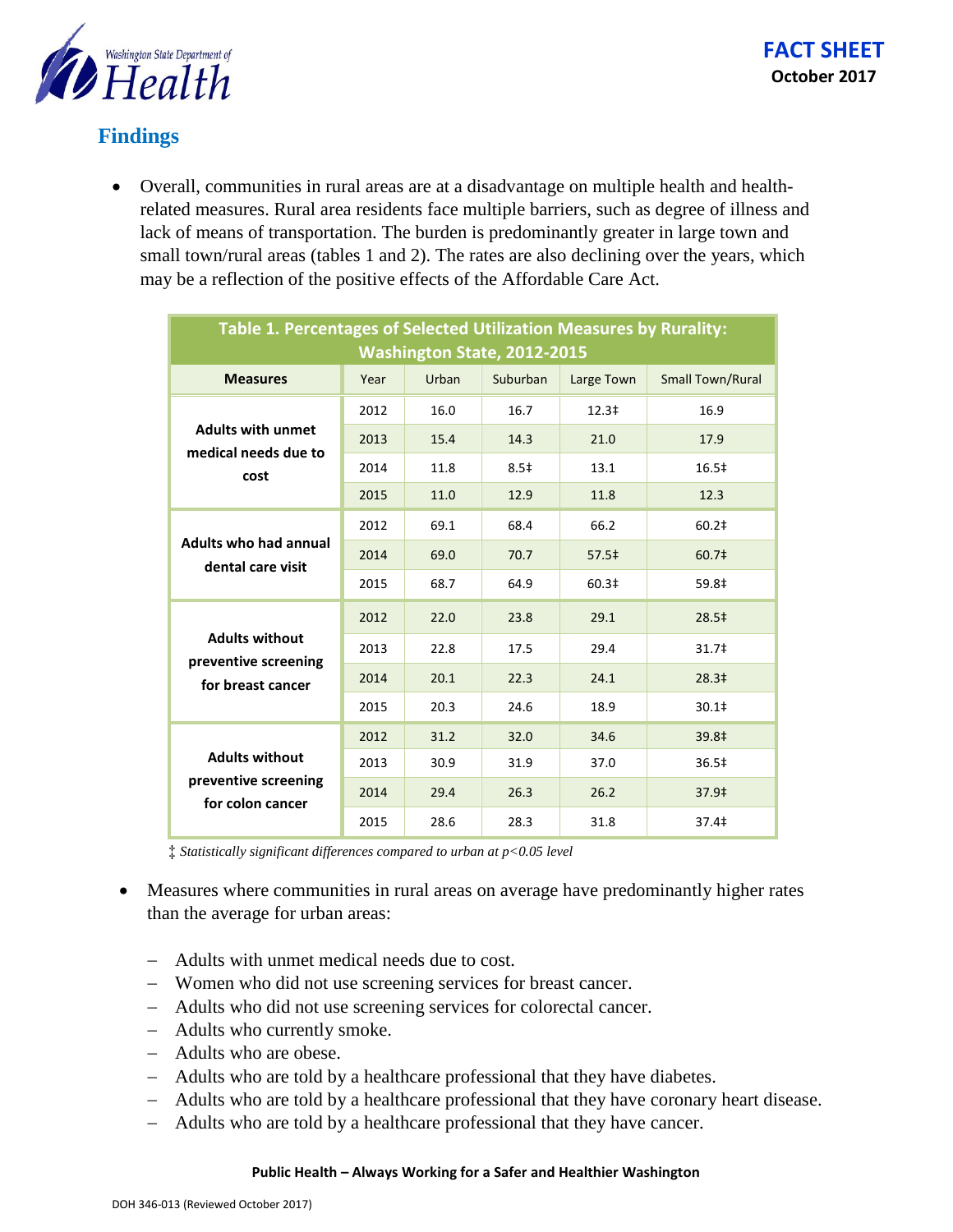

- Measures where residents in rural areas have predominantly lower rates than the average for urban areas:
	- Adults who had annual dental care visit.
	- Adults who reported mental health as not good.

| Table 2. Percentages of Self-reported Risk Factors and Health Outcomes by Rurality:<br>Washington State, 2012-2015 |      |       |                   |                   |                         |  |  |  |  |
|--------------------------------------------------------------------------------------------------------------------|------|-------|-------------------|-------------------|-------------------------|--|--|--|--|
| <b>Measures</b>                                                                                                    | Year | Urban | Suburban          | Large Town        | <b>Small Town/Rural</b> |  |  |  |  |
| <b>Adults who</b><br>currently<br>smoke                                                                            | 2012 | 16.8  | 21.1              | 17.2              | 18.8                    |  |  |  |  |
|                                                                                                                    | 2013 | 15.7  | 15.9              | 22.9‡             | 19.2‡                   |  |  |  |  |
|                                                                                                                    | 2014 | 14.8  | 19.1              | 17.9              | 16.8                    |  |  |  |  |
|                                                                                                                    | 2015 | 14.1  | 19.1 <sup>‡</sup> | 17.2 <sup>‡</sup> | 19.3‡                   |  |  |  |  |
| <b>Adults who are</b><br>obese                                                                                     | 2012 | 26.0  | 29.9              | 32.8‡             | 28.0                    |  |  |  |  |
|                                                                                                                    | 2013 | 26.1  | 26.6              | 29.7              | 31.6‡                   |  |  |  |  |
|                                                                                                                    | 2014 | 25.7  | 27.0              | 31.5              | 31.7‡                   |  |  |  |  |
|                                                                                                                    | 2015 | 25.2  | 27.8              | 31.6‡             | 30.8‡                   |  |  |  |  |
| <b>Adults who had</b><br>diabetes                                                                                  | 2012 | 8.2   | 10.6              | 8.6               | 8.1                     |  |  |  |  |
|                                                                                                                    | 2013 | 8.1   | 6.7               | 7.9               | 8.7                     |  |  |  |  |
|                                                                                                                    | 2014 | 7.9   | 9.8               | 8.5               | 10.0‡                   |  |  |  |  |
|                                                                                                                    | 2015 | 7.8   | 7.1               | 10.5              | 8.1                     |  |  |  |  |
| <b>Adults who had</b><br>coronary heart<br>disease                                                                 | 2012 | 4.8   | 6.7               | 5.5 <sup>‡</sup>  | 5.9                     |  |  |  |  |
|                                                                                                                    | 2013 | 5.3   | 6.1               | 6.5               | 5.5                     |  |  |  |  |
|                                                                                                                    | 2014 | 4.6   | 6.5               | 6.1               | 6.1 <sup>‡</sup>        |  |  |  |  |
|                                                                                                                    | 2015 | 4.8   | 5.6               | 5.3               | 6.1 <sup>‡</sup>        |  |  |  |  |
| <b>Adults who had</b><br>cancer                                                                                    | 2012 | 11.0  | 11.6              | 12.5              | 11.6                    |  |  |  |  |
|                                                                                                                    | 2013 | 11.7  | 12.0              | 12.6              | 11.4                    |  |  |  |  |
|                                                                                                                    | 2014 | 11.1  | 9.4               | 9.5               | 12.0                    |  |  |  |  |
|                                                                                                                    | 2015 | 10.6  | 11.6              | 12.6              | 11.9                    |  |  |  |  |
| <b>Adults who</b><br>reported<br>mental health<br>as not good                                                      | 2012 | 11.4  | 19.1‡             | 10.3              | 9.9                     |  |  |  |  |
|                                                                                                                    | 2013 | 11.6  | 11.7              | 15.7              | 10.2                    |  |  |  |  |
|                                                                                                                    | 2014 | 11.2  | 10.6              | 12.8              | 9.5                     |  |  |  |  |
|                                                                                                                    | 2015 | 10.9  | 13.4              | 11.5              | 11.4                    |  |  |  |  |

‡ *Statistically significant differences compared to urban at p<0.05 level*